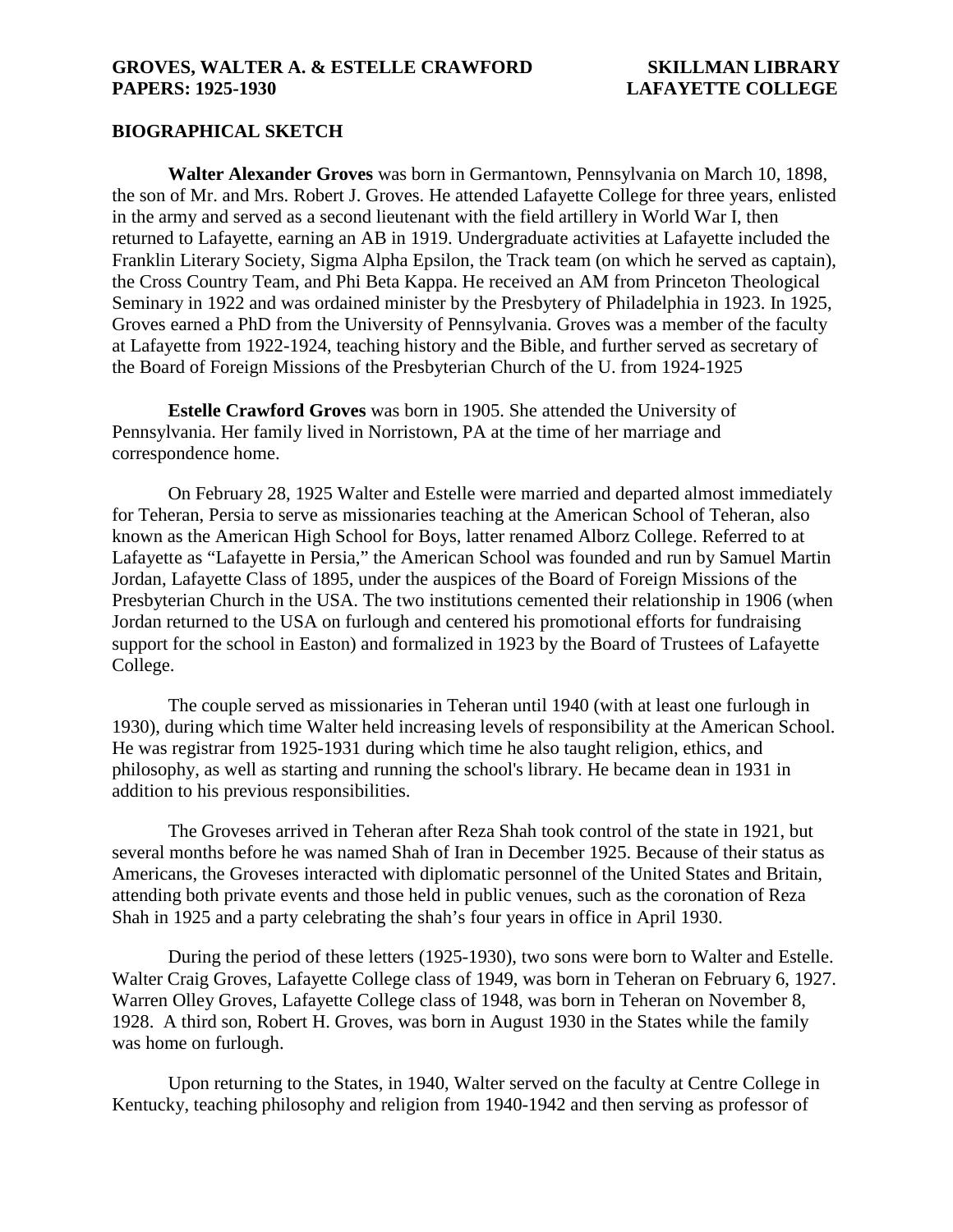theology at Louisville Presbyterian Seminary from 1942-1946. Lafayette College awarded him an honorary doctorate of divinity in 1945. In 1947, he returned to Centre to take the position of President of the College, which he held until 1956. In 1956, he resigned this office to return to the Middle East, and become the president of the new engineering college at Abadan, Iran. He remained there until 1961, when he became provost and vice-chancellor of Pahlavi University in Shiraz.

After retiring in 1964, Walter and Estelle moved to Albany, Georgia. In 1966, the Groveses returned to Persia, where Walter served as pastor of the Presbyterian Church in Abadan for 18 months. During this time he helped establish Damavand College in Teheran. Upon returning to Georgia, Walter served at Covenant Church, where he was named pastor emeritus. Walter died on September 22, 1983, followed by Estelle on December 4, 1987.

# **SCOPE AND CONTENT NOTE**

The Walter A. and Estelle Crawford Groves Papers comprise of one cubic foot, about 700 pieces of correspondence. The papers, primarily letters, were written by the couple to their families in Pennsylvania during their first missionary term in Teheran, Persia (Iran). Other items include letters from Ralph and Harriet Hutchison to the Crawford family; copies of published letters written individually by the Groveses and Hutchisons to home parishes; letters from Walter A. Groves to the alumni of Lafayette College; and telegrams from the Board of Foreign Missions of the Presbyterian Church in the USA.

Primary recipients of the letters include Estelle Groves' parents Estelle Hamilton Crawford and James Craig Crawford, her sister Julia Loomis Crawford, and Walter's mother. Estelle frequently employs informal nicknames in place of familial pronouns. Early on, Walter makes two copies of the letters he writes, sending one to the Crawfords and one to the Groveses. As a result, some duplication persists throughout the collection, although in many cases, Walter and Estelle add personalized addenda to each letter.

Letters begin with an in-depth description of the Groveses' and Hutchisons' trip from New York to Teheran beginning with the ocean voyage from New York to Beirut upon the SS *Canada* and continuing on land, with details given of travel methods and cities and stops along the way. Once the Groveses arrive in Teheran, topics turn to settling into the city, notices of cultural and societal differences, their relationship with the Mission in Teheran, and Walter's early work at the American School of Teheran.

Due to warm summer temperatures and the increased chance of illness, Walter Groves and Ralph Hutchison ran an extension of American School as a summer camp in the mountains near Aveen. The Groveses, then, spent the summers of 1925-1929 at the rustic site. The Groveses first relocate to Aveen in June 1925 and stay until the end of August. Letters discuss the difference between city and rural life, setting up the household and campsite, the activities of the students.

At the end of August 1925, the camp closes and the Groveses return to Teheran, where they have found a permanent residence. Over the course of the school year, the house is settled, Estelle begins to teach history at the American School of Teheran Girls' School, Walter's role in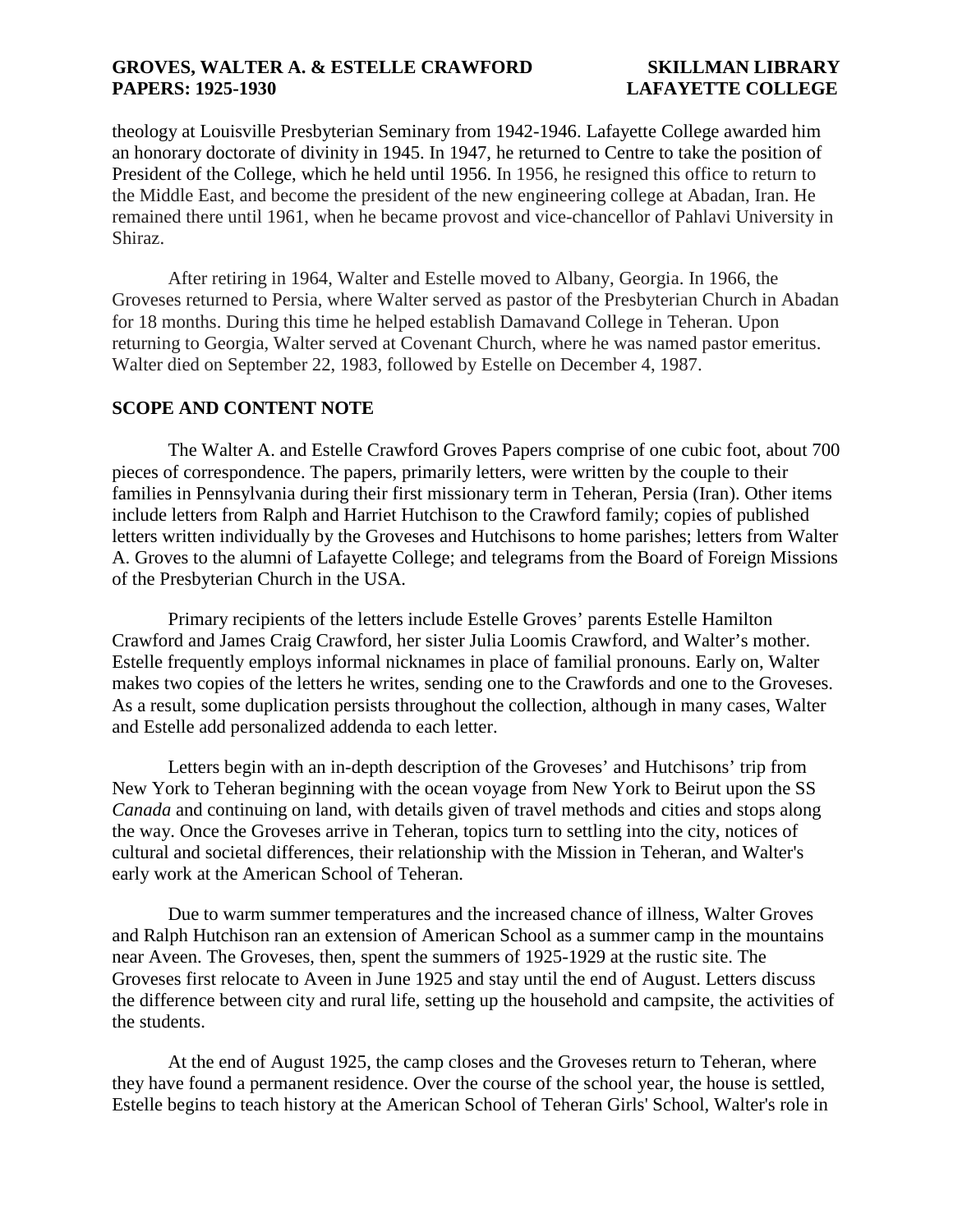the teaching and administration of the American School grows, and both Groveses struggle with their study of the Persian language. By the end of the spring term in May 1926, Estelle has also begun teaching Sunday school. Throughout the term, the Groveses discuss Persian politics, Persian cultural mores, and their thoughts on the Islamic religion and the Christian missionary's role in Islamic society.

The summer 1926 stay in Aveen sees a number of changes for the camp, including an increase in enrollment as well as courses offered for credit. Perhaps due to the Groveses feeling settled after a year in Persia, the letters describe the camp's administration in more detail as well as some of the individual converts. Apart from making annual reports to the Board of Foreign Missions, Walter and Ralph Hutchison begin work on an educational program for all missions in Persia, and Teddy begins teaching English at the camp.

The 1926-1927 school year begins with a renewed search for a permanent residence for the Groveses. In addition, letters describe Walter's additional duty of registrar of the American School, and by the end of the spring 1927 term, Walter has also become the de facto Physical Education teacher. The school year sees Estelle announce her pregnancy in October 1926, as well as the birth of the Groveses' first child, Walter Craig, in February 1927. Due to the pregnancy and birth, Estelle ceases teaching in the spring 1927 term. Letters throughout the spring frequently dwell on topics related to Walter Craig's development. In addition to family news, letters from the 1926-1927 school year discuss both Groveses' missionary work, the larger complications of the Presbyterian Mission throughout the world, and periodic reports of the political situation in Persia.

The Groveses repair to the camp near Aveen in June 1927. In addition to routine remarks on the camp and the changes imposed this summer the letters include discussions of the continuing political situation in Persia, which begins to affect the activities of the American School directly. Some discussion of the such developments remains on the surface level, however, because incoming mail to the Groveses is frequently opened. New regulations from the government's ministry of education are discussed as well.

The academic year beginning in September 1927 opens with a discussion of the political situation in Persia. Arthur Millspaugh has resigned as economic minister, and the American economic mission has closed. Once classes begin, Estelle begins to teach an introductory drawing course, while Walter trains student assistants to help his growing administrative duties at the college. By the end of the spring 1928 semester, Walter has hired an assistant for the registrar's office. Estelle announces her second pregnancy in April 1928. Problems posed by the Ministry of Education receive attention throughout the academic year in Walter's letters. Estelle's letters devote time to Walter Craig's development and her reflections on faith.

The annual journey to Aveen begins in June 1928. In addition to a discussion of set up of the boys' camp, letters home discuss the Groveses' worsening financial situation. Inadequate salaries and the growth of their family are among the causes. Additional topics written about during the summer include Walter's work on the educational committee, planning the curriculum for students at all Persian schools run by the Presbyterian Mission, and a field trip Walter took with a number of students to Meshed.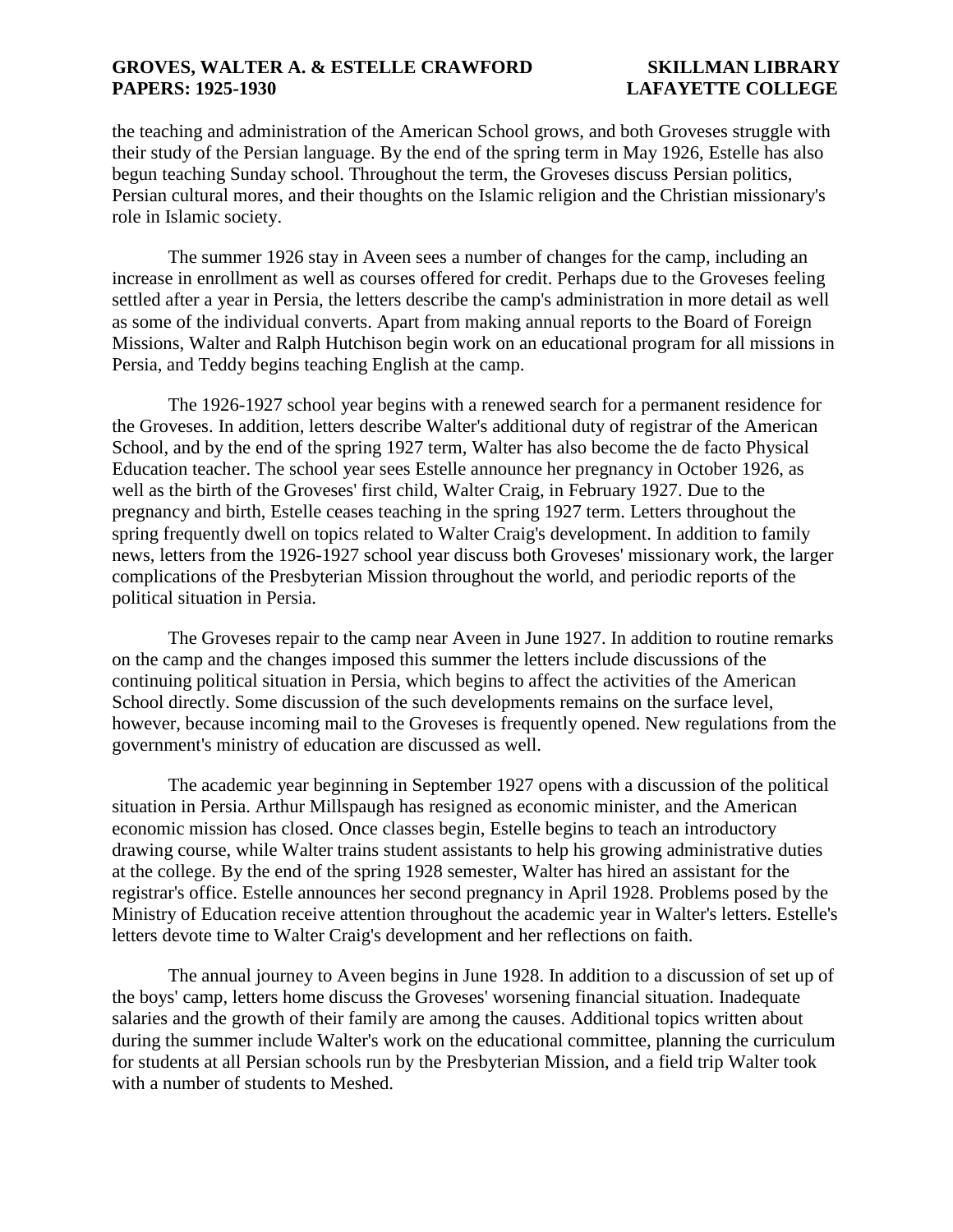The 1928-1929 academic year begins after the Groveses return to Teheran in September. Furloughs are frequently discussed throughout the fall of 1928. Per the Mission's regulations, missionaries take a yearlong furlough every five years. This presents a problem for the College, as it threatens to disrupt it's development through depriving the college of multiple staff members. As such, these letters highlight the College's administrative relationship with the Mission board. Letters also frequently discuss Walter's health, as he comes down with an infection that is difficult to diagnose, as well as the Groveses' financial situation. Estelle gives birth in November 1928 to a second boy, named Warren. After the birth, many of Estelle's letters discuss life with two young children. In January 1929, the controversy of furloughs is more or less solved when the Hutchisons are ordered home due to a long running illness of Harriet Hutchison's. By the end of the school year, Walter's infection has waxed and waned. Because of this, the Groveses hand over administration of the camp in Aveen to others. In early June 1929, word comes that money has been raised for the Groveses and Hutchisons to build houses on the college campus.

Thus, the beginning of the summer break 1929 is notable because first Walter's illness and then Craig contracting dysentery precludes the Groveses' departure from Teheran. The family arrives in Aveen in mid-July 1929. Letters are infrequent during this period, as Walter goes to Hamadan for three weeks to work with the Annual Mission meeting of the East Persian Mission. In addition to the trip to Hamadan, other developments of note include a staffing shortage brought on by the rapid growth in infrastructure in Persia.

The 1929-1930 academic year begins with a boom in enrollment. The president of the college is on furlough, in addition to the Hutchison's medical leave. This brings Walter's duties at the college to an all-time high. The construction of houses on the college campus is delayed and then added to the list of ambitious construction projects the college has planned, discussions of which deal with bureaucratic red tape as well as relations with architects and engineers. Issues related to the politics of education in Persian government, as well as administrative issues are discussed most often in Walter's letters. Estelle's letters discuss plans for the furlough, which is slated to begin in June 1930, as well as the announcement in February of a third pregnancy. By May 1930, the itinerary for the voyage to the United States has been finalized, as well as an apartment for the year in Atlantic City, New Jersey.

Throughout the letters, there are descriptions of Persian culture and society, as well as the Islamic religion and Christian spiritual reflection. Of particular interest are the Groveses' comments regarding the role and treatment of women in Persian and Islamic culture, empathizing with the difficulties of both traditional and converted Christians, and chronicles of journeys to historical or religious landmarks within Persia.

In addition to the letters, there are also three photographic prints and additional published material.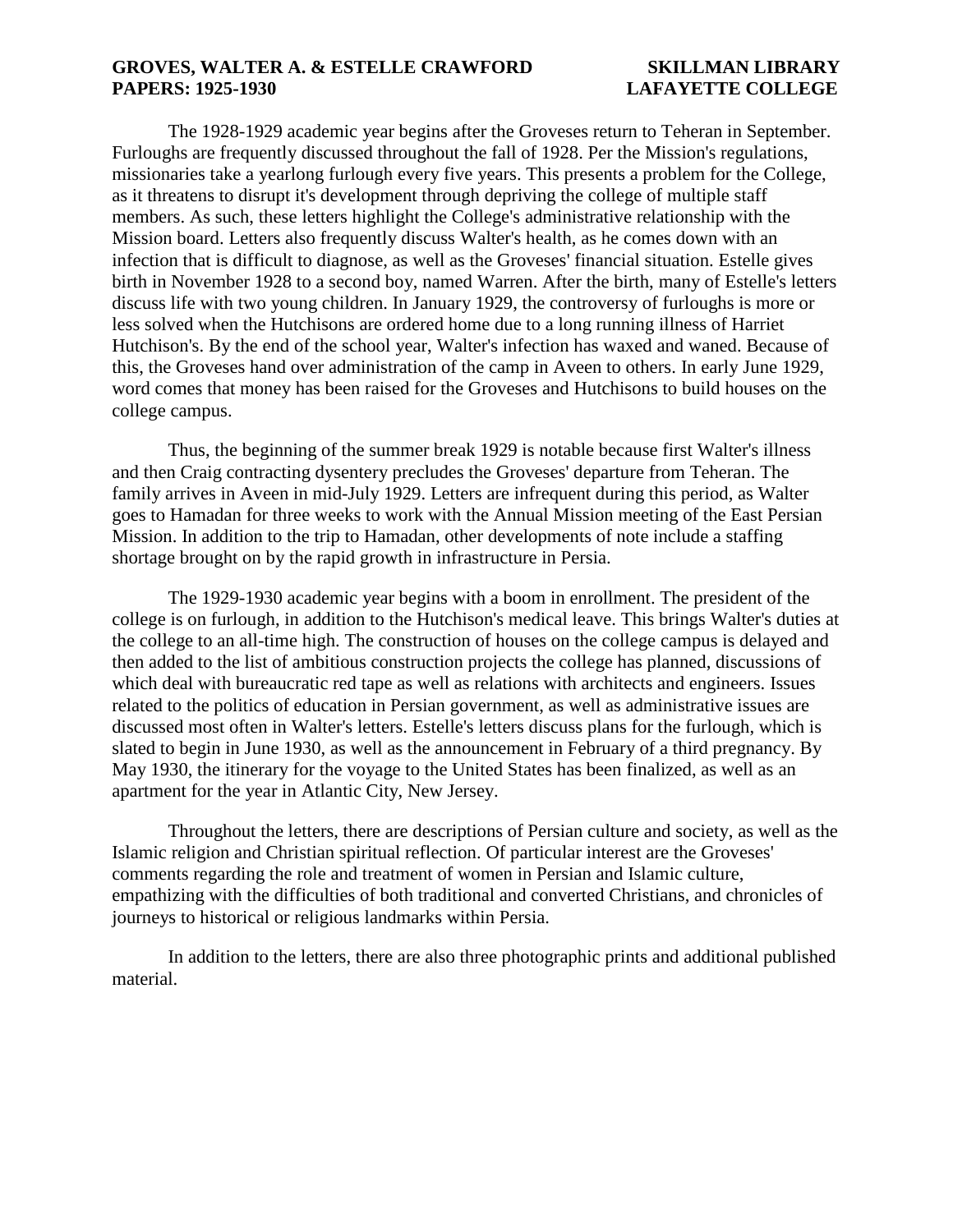### **INVENTORY**

**Box 1**

*Folder 1: October 4, 1918*

Letter dated October 4, 1918 from Walter A. Groves to his mother, written from the Field Artillery Central Officers Training School at Camp Zachary Taylor, Kentucky.

*Folders 2 – 4: March 14 – May 2, 1925*

Letters detail the Groveses' voyage from Boston, Massachusetts to Teheran, Persia. Along with descriptions of daily routines, letter writing, and reading, the letters describe cities and sites throughout Europe, North Africa, and the Middle East. Of particular interest in Estelle's letters are a comparison (April 5) of mosques in Cairo to churches in the United States and a description of the final leg of the trip to Teheran via an automobile over the desert. Also of note are two separate letters, one each written by Estelle (April 13) and Walter (April 21), offering differing perspectives on Easter spent in Jerusalem.

*Folders 4 – 5: May 6 – June 14, 1925*

Letters describe the Groveses' initial impressions of Teheran, the Presbyterian Church and Mission, and the American School of Teheran. Walter and Estelle meet the head and assistant head of the school, Dr. Samuel Martin Jordan and his wife Mary Wood Park Jordan, and Arthur Clifton Boyce and his wife Annie Woodman Stocking Boyce. The Groveses devote themselves almost immediately to work. Estelle begins sermonizing to the girls both at the Church's Sunday school and at the American Girls' School, while Walter begins writing sermons to deliver at Sunday services. The letters also describe the Groveses' search for a permanent residence, and the setting up of a household. Regarding these matters, furniture is described and purchased, servants are hired and servant culture is described, and several potential houses are described.

Both Walter and Estelle describe Teheran's environs, culture, and daily life. In a letter dated May 6, Walter describes the differences between American and Persian, culture, the social norms expected of missionaries and diplomatic westerners. In two other letters, Walter describes Teheran's (May 11) wealthier section and the poorer, Old Quarter (May 20). Both Estelle and Walter describe the gardens around which houses in Persia are often built. Estelle describes the home lives of women in Persia (May 9), as well as bridal dress customs (June 4).

### *Folders 5 – 7: June 17 – August 31, 1925*

Letters describe the American School's Summer Camp at Aveen, the administration of which is handled by Walter and Ralph Hutchison. Along these lines, Walter also describes the difficult balance between educational and missionary duties with the students. Comparison of the rustic life in Aveen to that of Teheran is included. Estelle also discusses her daily routine (August 22), the cuisine of Persia (June 22), and continued efforts to prepare a permanent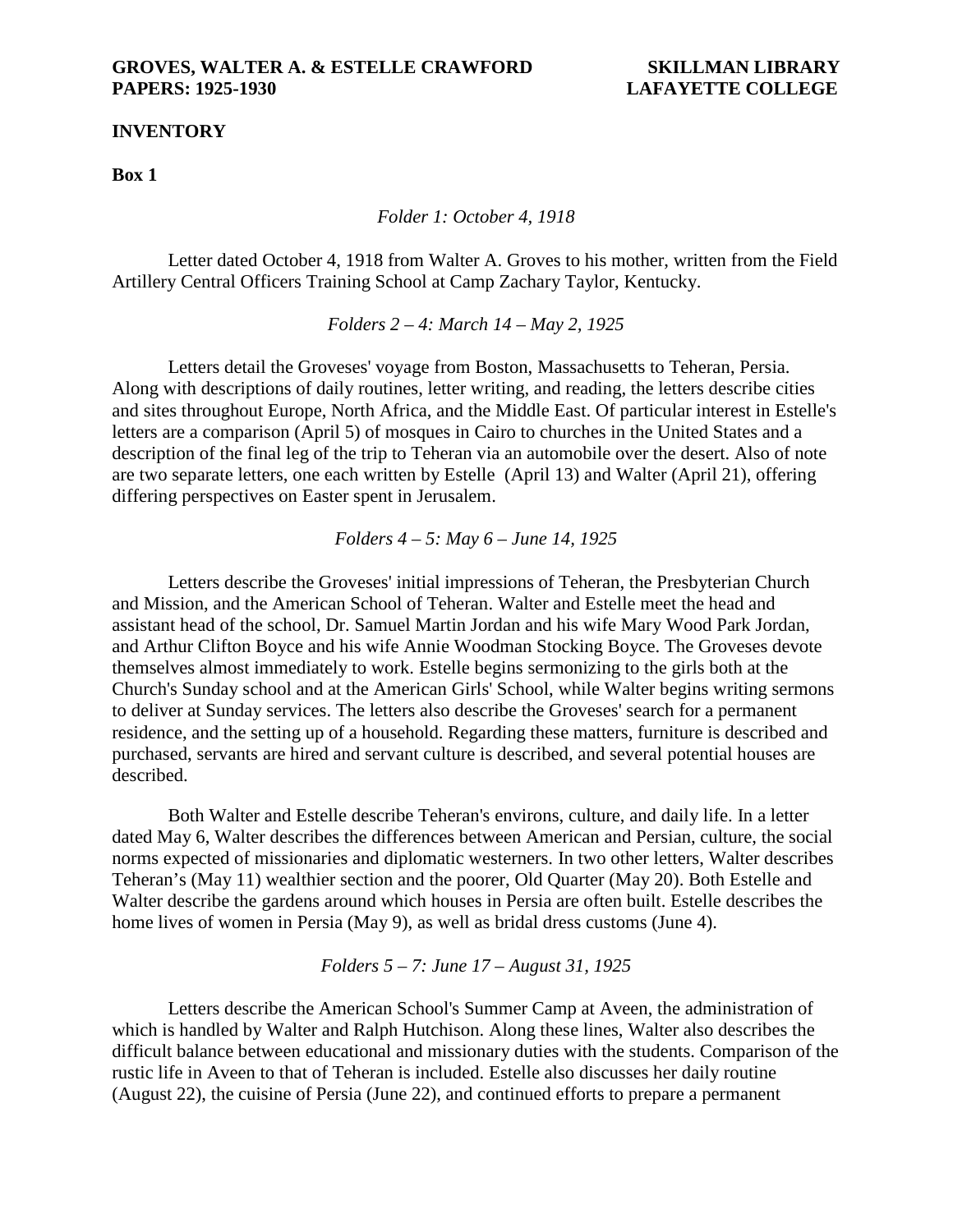household in Teheran. Toward the end of the summer, the Groveses settle on a house for the coming academic year.

Of particular interest are both Walter and Estelle's discussion of the 10th of Moharam (Muharram), a holy day celebrated by the predominantly Shia population in Persia. Estelle touches on the holiday (July 30) briefly, while Walter describes its background commemorating the martyrdom of Hussein ibn Ali (August 1). In order to explain the significance to Shia Muslims, Walter compares the 10th of Moharam to Easter Sunday, though he is unable to fully commit to the comparison, due perhaps to his unerring faith as a Christian missionary.

*Folders 7 – 17: September 3, 1925 – June 13, 1926*

Letters from the 1926-1927 academic year describe the Groveses settling into their new home in Teheran. A description on September 10 marks the first in a long string of difficulties the Groveses have finding suitable help for their home. Language lessons, which began soon after the Groveses arrived in May, continue in earnest. Walter writes of day trips to such locations as the previous shah's hunting lodge (October 8) and the Crown Prince's summer home (November 15). Due to slow mail delivery, as winter approaches Walter and Estelle have to send Christmas packages early and run into difficulty throughout the fall sending items out of the country (November 21). In the new year, Walter writes of a Kurdish friend he met while they were both students at Lafayette. The man, a wealthy Kurd, is interested in marrying a female student of the American School. Later in the spring, the Groveses are given a week off from school for the Persian new year. Walter ascribes his trip to Verameen (April 2). Of note in the letter is a description of the oral storytelling and literary tradition in Persia. As summer approaches, the Groveses prepare for the upcoming move to the summer camp in Aveen. After commencement in mid-June, the academic year ends and the Groveses move upcountry.

Estelle begins to teach biblical history to the female students of the American School, which prompts some disagreement from Dr. Jordan, who had wanted her to teach the college-age male students. Estelle's description of this disagreement, as well as her and Walter's different reactions to it (September 8) are of interest. Walter discusses (September 13 and 24) various delays and administrative issues with the American School. A long-running theme throughout the academic year details both Walter and Estelle's thoughts toward missionary work. Walter pessimistically writes (October 12) of the level of penetration Christian missionaries have made in Teheran. Walter also begins preaching biweekly sermons. By December, Walter has a significant disagreement with Dr. Jordan regarding the state of religious education at the American School, with Walter desiring a larger religious presence. This discussion (December 7) reveals the motivations behind the various actors in the American School. In early May, low attendance of English services lead to their cancellation, leading to further disappointment by Walter. Despite these conflicts, both Walter and Estelle find inspiration in the religious education they offer, with Estelle reaching out individually with female students by making house calls (May 2).

The current events reported by Walter and Estelle during this period are of interest as well. Both Walter and Estelle address local and regional events, such as the Arab uprisings in the Syrian desert and Ibn Saud's capture of Mecca (September 13), protests and rioting against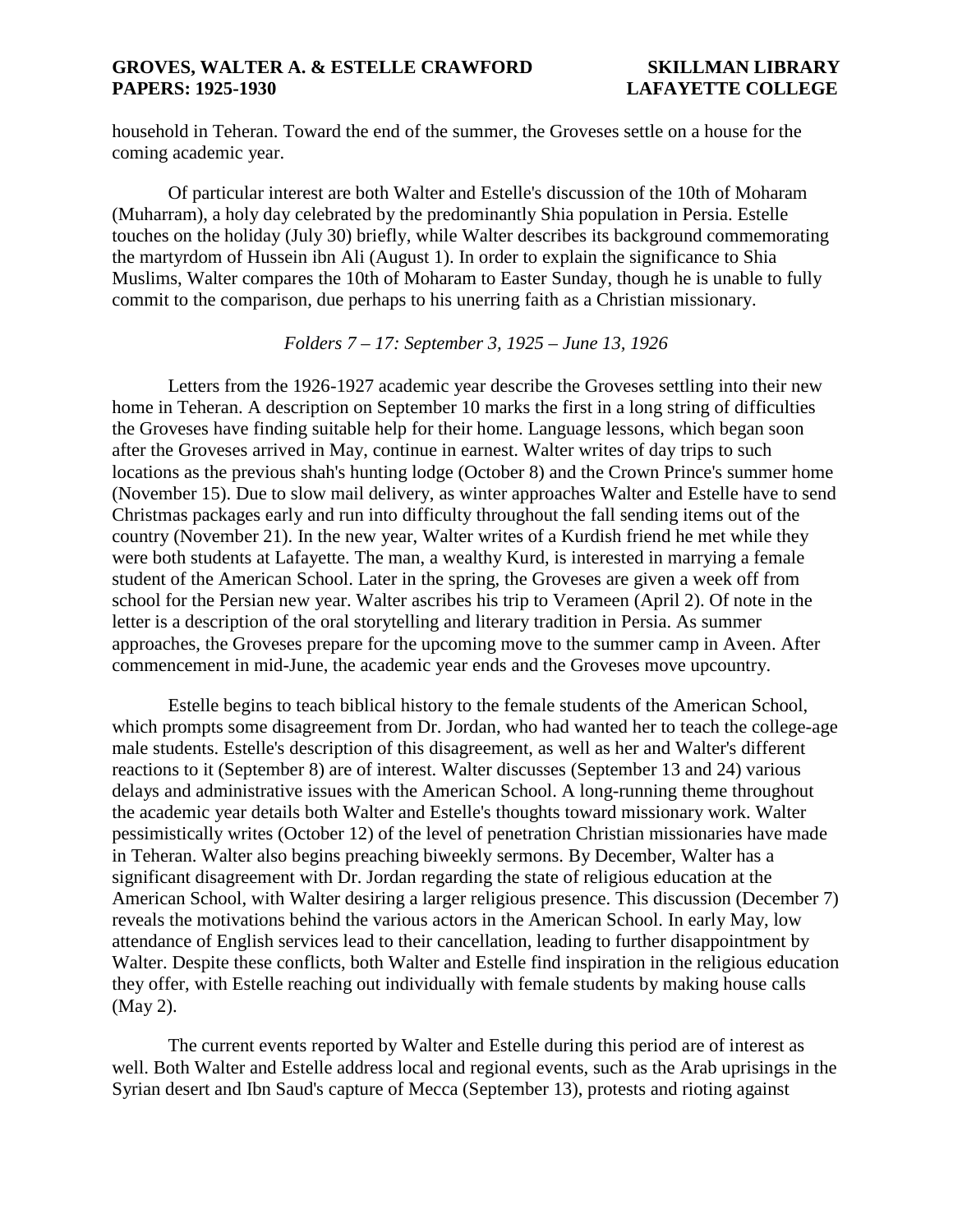Ahmad Shah Qajar (September 27), the overthrow of Qajar and installation of Reza Khan as shah (November 12 and 15, December 15 and 20, April 2 and 28), Russian grain embargo (February 7, 20, and 28), and the public deterioration of Christian-Islamic relations (February 28). Many of these events are not witnessed first hand, although Walter and Estelle were present at several events in the public coronation of Reza Shah.

# *Folders 17 – 19: June 18 – August 29, 1926*

Letters from the summer months of 1926 highlight differences from the previous summer campsite. Domestically, the Groveses have a better house in Aveen. Regarding the camp and summer school, enrollment is up, Estelle begins teaching English language courses, and course credit will be awarded to students. Of particular note in these letters are a description (June 27) of the makeup of camp leadership, which includes Persian Christians, Armenian Christians, and converts from Islam, as well as a description of the individual converts. It is further stated (August 7) that the American College has the highest number of converts in Persia. Additionally, Walter and Ralph Hutchison embark on a camping trip to scout out a different site for future years. Walter's description of the trip (August 13) features an encounter with Persia's nomadic culture.

# *Folders 20 – 29: September 12, 1926 – June 11, 1927*

Letters from the 1926-1927 academic year begin when the Groveses' return to Teheran in mid-September. The largest development in the Groveses' personal lives is the pregnancy announcement (October 31) and subsequent birth of Walter Craig (February 6). Letters throughout this period also dwell on continuing trouble with servants. Of particular interest are two letters discussing Persian culture. Estelle describes Persian bridal customs (January 30). Over the Persian New Year's holiday, Walter travels to Isphaham, where he visits mosques and madrasahs (March 29).

Regarding education and missionary work, Estelle resumes teaching in September, but ends her teaching duties in January 1927 because of the baby's impending birth. In addition to teaching, Walter describes the registrar duties he takes on (September 20). Movement in the Persian government starts to cause problems for the American College. The earliest hints at trouble to come (December 5) are that the school may have to teach Islamic law in the coming term. Later in the winter, Walter begins offering a Sunday morning class for Muslim students interested in converting, and this prompts reflection by Estelle regarding the frequency with which some converts backslide (February 20, March 7). By the end of the academic year, Walter has taken on even more duties at the school (May 21).

### *Folders 29 – 32: June 18 – September 3, 1927*

Letters from the summer campsite in Aveen are characterized by changes at the boys' camp, chiefly that no student may leave the camp more than once every three weeks in order to keep students upcountry on Sundays (July 2). News of Lafayette College's fundraising campaign reaches the Groveses as well (June 25). The campaign is to send short term teachers in order to enable college growth. Walter describes (July 23) a long hiking trip he takes with students that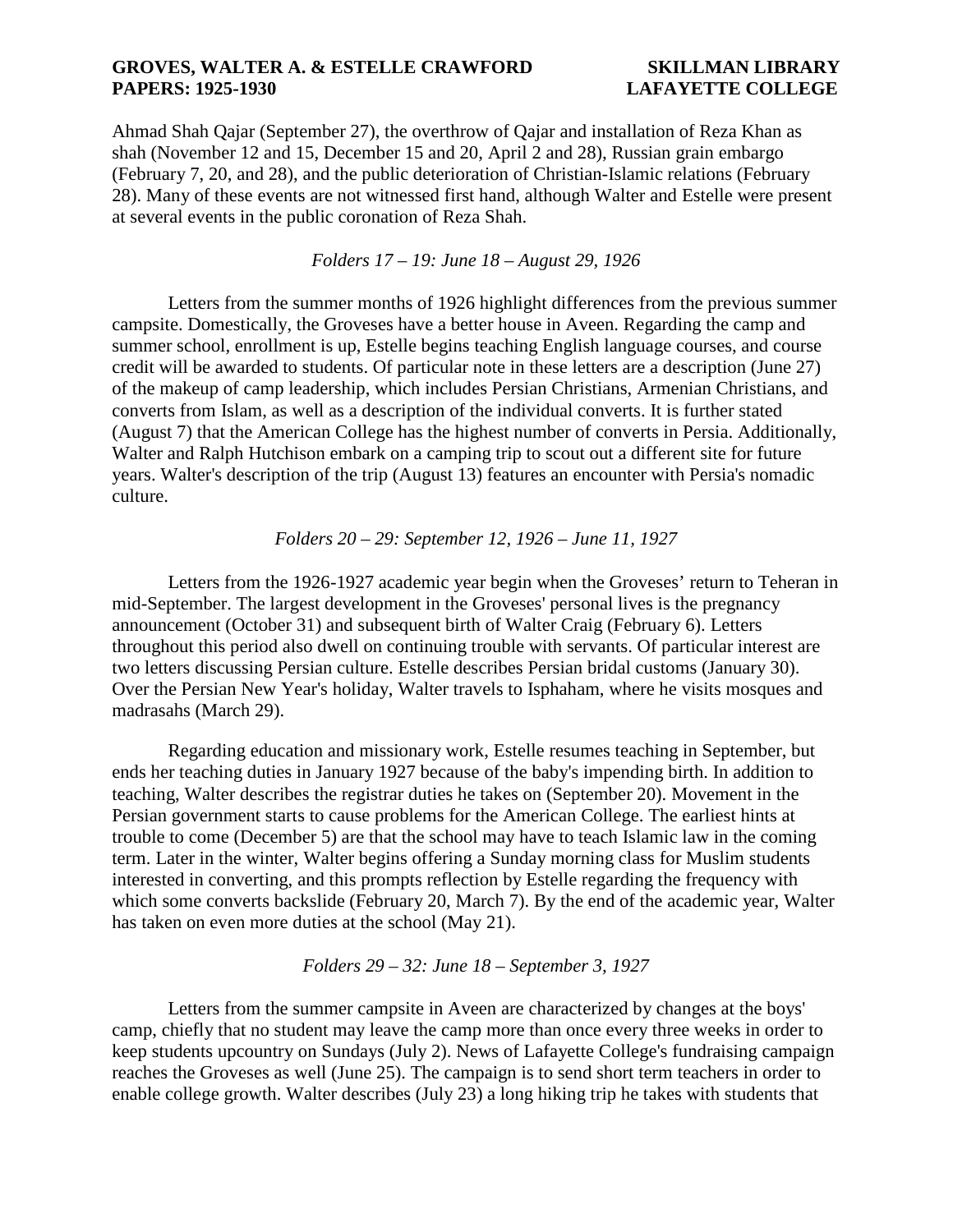visits the Shia shrine Imam Zadeh Davood as well as the Jaje River, Valley of Ahar, and villages along the way. Walter and Estelle take an extended trip together to Sohenak (August 18 & 19), their first alone since their honeymoon. Letters frequently comment on the developing political situation, which include both the ousting of the American finance minister, Millspaugh (July 24), and a list of new rules all Persian schools must follow (August 27). These new rules are specifically aimed, according to Walter, at reducing Christianity's influence.

*Folders 32 – 41: September 9, 1927 – June 16, 1928*

Because Estelle's duties at the school and mission have scaled back since Walter Craig's birth, many of her letters from the 1927-1928 academic year detail the baby's development. Apart from discussing Walter Craig's first words in Persian, Armenian, and English (March 3), as well as worries over the future of his religious development (October 21), Estelle talks of teaching an introductory drawing course at the American School (September 14). She also continues her outreach to Persian women and girls regarding child rearing, although she complains of making little headway (February 9). Early on in the year, however, Estelle discusses how she misses teaching history for it allowed her to stimulate her mind (October 2). In a letter dated April 13, Estelle announces her second pregnancy in a letter to her mother.

Walter spends much of his letters describing the long-running, complicated dealings with the Persian Ministry of Education and the edicts issued in August. Letters frequently dwell on what Walter believes to be political bluffs. The American School receives concessions (September 18) allowing them to teach the Bible in ethics courses, for instance. Other components of these dealings include provincial schools being treated more harshly than Teheran-based schools (October 8, November 4), compulsory military service for non-students (October 8), a possible compromise (November 4), and the minister's resignation (December 16). The troubles, though seemingly unresolved, receive less attention after January 1928. Other letters from Walter include a transcript of a sermon (April 14) and the news that the state of New York grants the American College recognition as an institution of higher learning, allowing it to confer Bachelors of Arts and Sciences degrees (May 5). Before the Groveses return to Aveen for the summer, an Afghani king arrives in Teheran (June 10). The event prompts a description of the history of Persian-Arab-Afghani relations, specifically discussing the Sunni and Shia schism in the Islamic faith.

*Folders 41 – 43: June 22 – August 31, 1928*

In a letter dated June 22, the Groveses describe their return to Aveen. Although life has become more comfortable since 1925, so has their material possessions: in 1925, six donkeys carried to the Groveses' items; 1928's trip used 17 donkeys. The letters from this period discuss several notable developments. Later in June (June 27), the Groveses describe a passion play of Shia Islam. In July, both Walter and Estelle discuss their financial situation, which is exacerbated by low missionary incomes, the growing family, and traveling in diplomatic social circles. Also in July, Walter describes the annual educational committee meeting, which covers the agreement reached with the Persian Ministry of Education (July 13). In a letter dated August 2, Walter describes at length his trip to Meshed, as well as a six day hike with students.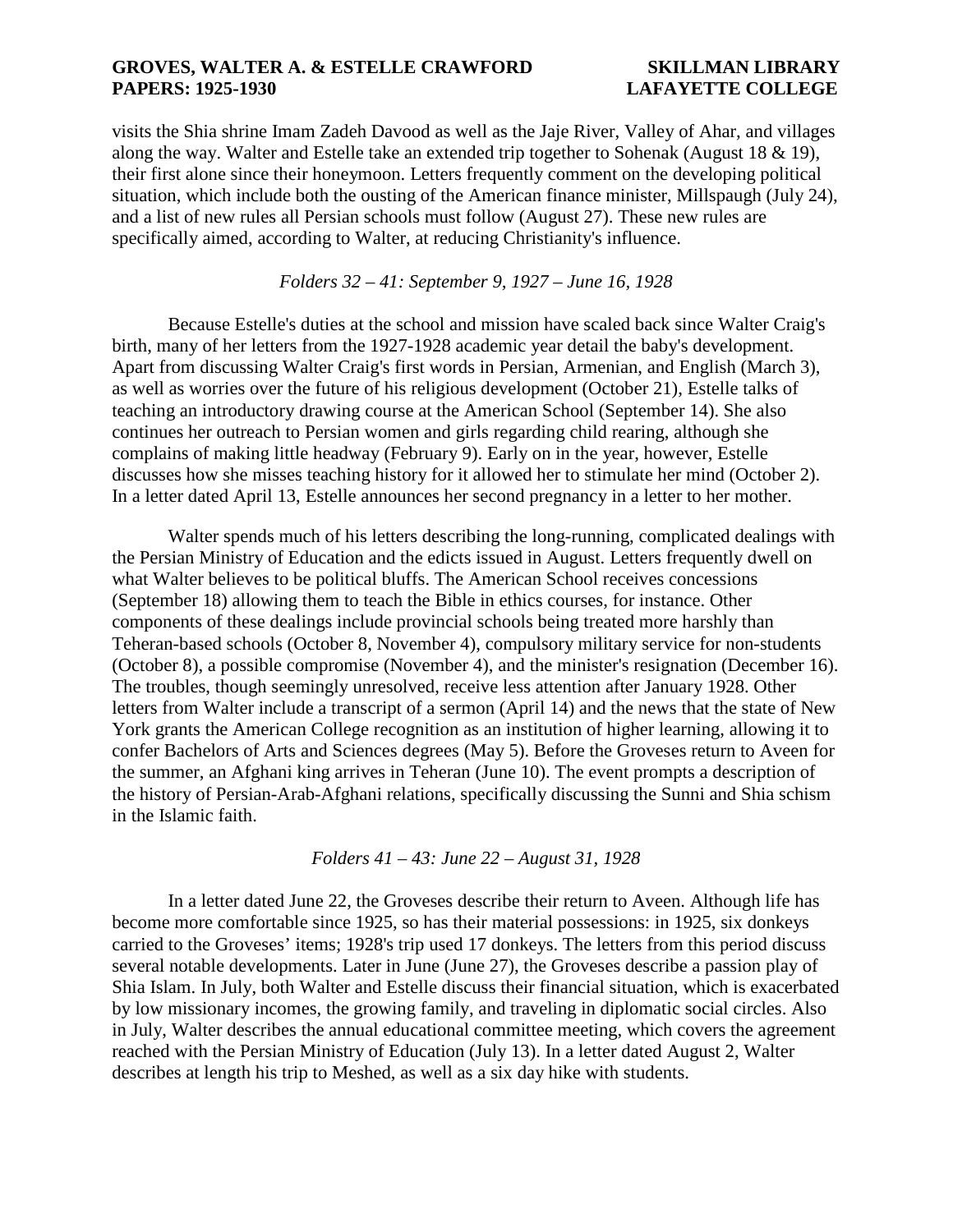### *Folders 44 – 50: September 7, 1928 – June 9, 1929*

Although the Groveses' furloughs are not scheduled to start until 1930, the complexities involved with scheduling furloughs for them, the Hutchisons, and the Jordans means that the debate takes up much of the letters from September and October 1928. Warren Groves is born on November 8, 1928, and a description life with two young children follows. In January 1929, the debate over furloughs is settled when the Hutchisons are ordered home early, as Harriet has suffered from an undiagnosed illness for some time. The abrupt departure of the Hutchisons leaves Walter with more duties, which he enumerates in a letter dated January 26. In April, Walter comes down with an infection of the foot, causing a fever that disables him until June.

In a letter dated December 22, Walter describes the modernization that Persia has seen since the Groveses' arrival in 1925. Also in December is another sermon of Walter's. Cultural differences and political developments also appear throughout letters from the 1928-1929 academic year. During Ramadan, Walter complains of their cook's difficulty arriving at the Groveses' house in the morning after celebrating each night (March 2). Similarly, while Prohibition is still in full swing in the United States, a movement is starting in Persia as well. A letter (March 9) remarks that public drunkenness is already uncommon in Persia due to Islam's barring of alcohol. In May, word of a tribal rebellion in the southwest of Persia is described (May 25). Twice during the year, Walter comments on economic issues. In the fall, Walter surmises that the economic peak is not based on solid ground (October 13), while in the Spring, he remarks the arrival of a representative from the US Commerce Department regarding a trade dispute between US auto companies and Persian auto dealers (June 1).

*Folders 50 – 51: June 19 – August 30, 1929*

Letters from the summer break 1929 begin by describing that the students have left for Aveen. Walter's infection has kept them in Teheran, and the administration of the camp has fallen to other American School faculty. Because of this, Walter and Estelle initially decide to go to Hamadan instead of Aveen once Walter convalesces. By July, they have decided against Hamadan due to its lack of swimming or tennis nearby. In a letter dated July 12, the Groveses have arrived in Aveen. Letters often discuss the troubled funding of campus construction projects. Of particular note are details from Walter summarizing a trip to Hamadan for the East Persian Mission annual meeting (August 5 and 26), which also include descriptions of Dolatabad, Zenjan, and monuments carved by ancient Persian emperors.

# *Folders 52 – 55: September 14, 1929 – May 22, 1930*

Letters from the 1929-1930 academic year often chronicle the evolution of plans for the Groveses' first furlough. Despite the complexity involved in making such plans, as of March 1930, ongoing construction projects keep their departure in flux. Estelle announces her third pregnancy in a letter dated February 17, 1930. Lost letters throughout the winter and spring of 1930 frequently interrupts communication. Preparations for leaving Teheran include finding examples of Persian clothing (April 11), settling on an itinerary (May 5), and securing an apartment in Atlantic City, New Jersey (May 22).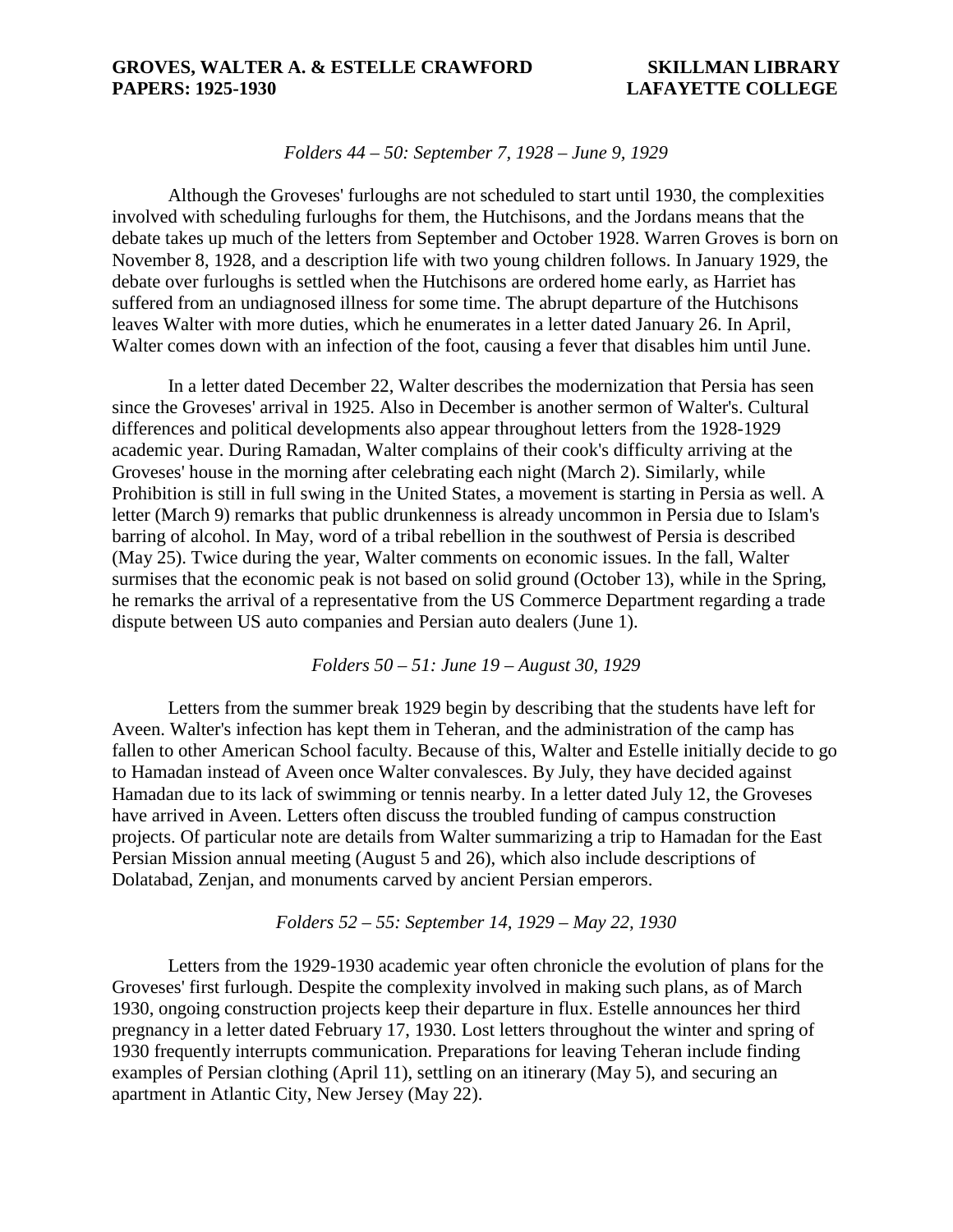Due to the Hutchisons and Jordans absences, Walter's duties at the American School are ever-expanding (September 23) and are compounded by his further responsibilities with the architects and construction officials involved in the construction project (February 26, March 10). As opposed to the previous year, enrollment in both the school and the college is high, with the dormitories reaching capacity in the fall. Other matters discussed related to the administration of the School and College include Estelle's renewed drawing course (September 14), problems with American faculty from Lafayette College (February 26), and ongoing negotiations with the Persian government regarding property claims and recognition of the higher education curriculum (February 26).

Of particular interest are Walter's comments regarding the economic situation in Persia during the spring of 1930 (March 10 and 14). While the *toman* falling against the dollar grants the Groveses higher purchasing power, trade has ground to a halt in the country. Parliament attempts to move from silver to gold standard. Walter describes it as the worst economic situation in 20 years, and mentions that the problems in the United States economy is affecting that of Persia such that newspapers are printing appeals to boycott American products.

# *Folders 56 – 57 and oversized: Photographs and Miscellaneous, 1926 – 1929, 1940 and undated*

Items include photographs and published materials. The photographs consist of three images and a printed list. The dated image is from June 1929, and is of the American College faculty members in full regalia on graduation day. The other two of the images are undated, one of Mr. and Mrs. Boyce, including a handwritten description on the back. The image and caption have also been photocopied on interleaving paper. The other undated photo is an image of American College and School faculty members with some students. A caption is included listing the subjects. The printed list does not appear to be related to the images, instead describes images that are not present. The second photograph referred to in the list may correspond to the American College and School faculty image, although this is uncertain.

Miscellaneous items consist of an article clipped from the August 1926 *Reader's Digest*, a photocopied excerpt from Dr. Jordan's "The Report of Alborz College of Teheran, 1939-1940", and the February 1926 inaugural issue of *Persian Youth*. *Persian Youth* is made up of four pages, three in English and one in Persian and is of note for it's publication by students and for its submissions by Dr. Jordan and Walter. Jordan's annual report summarizes his efforts to keep the college open after Reza Shah nationalizes education This account is dated ten years after the collection's letters and by this time, Persia is referred to as Iran, the American College is known as Alborz College, and Jordan describes the Shah as a dictator, which would have been unheard of during the time the letters cover.

### **NOTE ON PROVENANCE AND ACCESS**

The Walter A. and Estelle Crawford Groves papers were received by Lafayette College in June of 2010 as a gift from their second son, Warren O. Groves, Lafayette Class of 1948. A gift from Warren O. Groves in 2012 makes up an addition. The addition covers the same time period and is made up of letters written to Walter Groves' mother. As such, the addition has been integrated into the original accession.